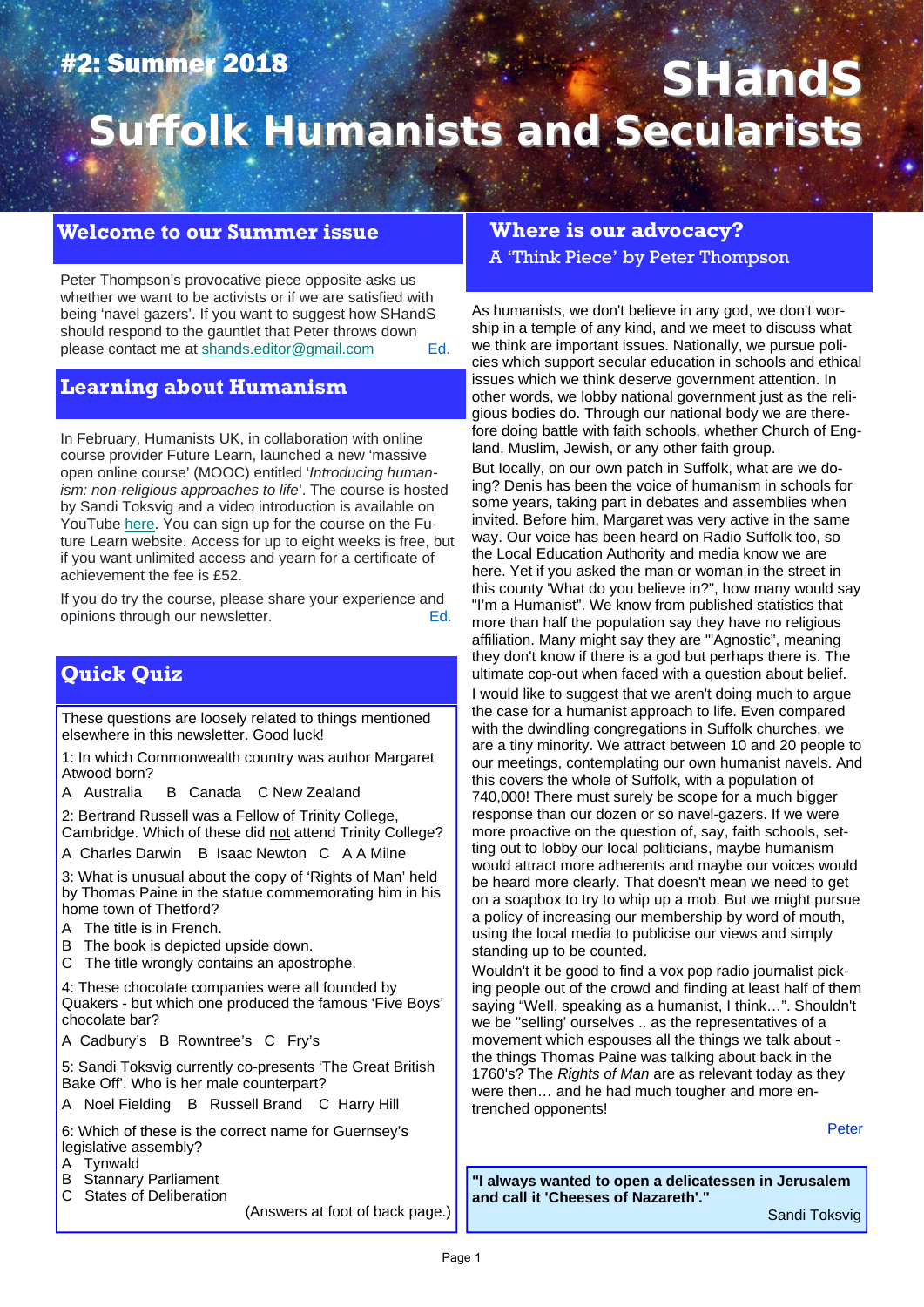## **On Assisted Dying**

### By George Bethell

One strand of Humanists UK's work in the field of public ethical issues is the support of those who wish, with good reason, to end their lives in ways which are currently illegal in the UK. Their website states, '*We have long supported attempts to legalise assisted dying, assisted suicide and voluntary euthanasia across the UK, for those who have made a clear decision, free from coercion, to end their lives and who are physically unable to do so themselves. In many cases, the person in question will be terminally ill. However, we do not think that there is a strong moral case to limit assistance to terminally ill people alone and we wish to see reform of the law that would be responsive to the needs of other people who are permanently and incurably suffering.*' In recent weeks, this topic has repeatedly been in the news.

At the beginning of May, David Goodall, a respected botanist and ecologist, ended his life at a clinic in Switzerland by administering a lethal drug under medical supervision an option not available to him in his native Australia. Dr Goodall said that at the age of 104 his life was no longer enjoyable because failing eyesight and poor mobility meant he was no longer independent and could not get out into the bush where he had been happiest.

At the same time, Noel Conway, who is terminally ill with motor neurone disease, went to the Court of Appeal to challenge the current ban on assisted dying in the UK. He wants the right to enlist the help of medical professionals to end his life when he feels it has become unbearable. Andrew Copson, Chief Executive of Humanists UK, puts an eloquent case for those, like Noel Conway, wishing to die with dignity in an interview with Sky News.

#### (https://www.youtube.com/watch?v=p1PeICe4MUk)

In the interview, Copson tackles the often cited argument that changing the law will put pressure on people to end their lives when they think they have become a burden to others. He argues that for some individuals, but not all, loss of independence and, as a consequence, increasing dependence on others may well be a valid reason (amongst many others) for choosing to end one's life.

Finally, in mid-May, the parliament of Guernsey (a British Crown Dependency) debated a proposal to give terminally ill people access to assisted dying. This was supported by the Chief Minister, Gavin St Pier, but ultimately defeated by 24 votes to 14. Richy Thompson, Humanists UK's Director of Public Affairs, said, "*We are disappointed by today's outcome, which will let down many people who need a change in the law. With more and more jurisdictions around the world making assisted dying legal, it seems clear to us that legal assisted dying in Guernsey and across the rest of these isles is surely a matter of when, not if.*"

## **Assisted Dying in the UK: A Timeline**

**1961 –** The Suicide Act decriminalises suicide in England and Wales. The Criminal Justice Act (1966) extends this to Northern Ireland. [Suicide was never an offence under Scots Law.]

**2002 –** Diane Pretty dies just two weeks after losing a case at the Human Rights Court (HRC) to legalise assisted suicide

**2015 –** HRC rejects a case brought by Jane Nicklinson and Paul Lamb to change the law to allow assisted dying

**2015 –** Parliament votes on plans to make assisted suicide legal, but the proposal is defeated 330 to 118 votes

**2017 –** Neil Conway is granted permission to appeal to the Court of Appeal after his case to die with dignity was rejected by the High Court.

## **Poetry: a personal selection**

When asked to select a piece of poetry, SHandS Secretary Liz Thompson selected Robert Frost's celebrated poem '*The Road Not Taken'* because "it is about choice and making your own way in life and not taking the easy path".

#### **The Road Not Taken**

Two roads diverged in a yellow wood, And sorry I could not travel both And be one traveller, long I stood And looked down one as far as I could To where it bent in the undergrowth;

Then took the other, as just as fair, And having perhaps the better claim, Because it was grassy and wanted wear; Though as for that the passing there Had worn them really about the same,

And both that morning equally lay In leaves no step had trodden black. Oh, I kept the first for another day! Yet knowing how way leads on to way, I doubted if I should ever come back.

I shall be telling this with a sigh Somewhere ages and ages hence: Two roads diverged in a wood, and I — I took the one less travelled by, And that has made all the difference.

#### Robert Frost (1874-1963)

*The flags of the six countries in which human euthanasia is currently legal are shown below. Can you name them? (Answers on back page.)*

**George** 

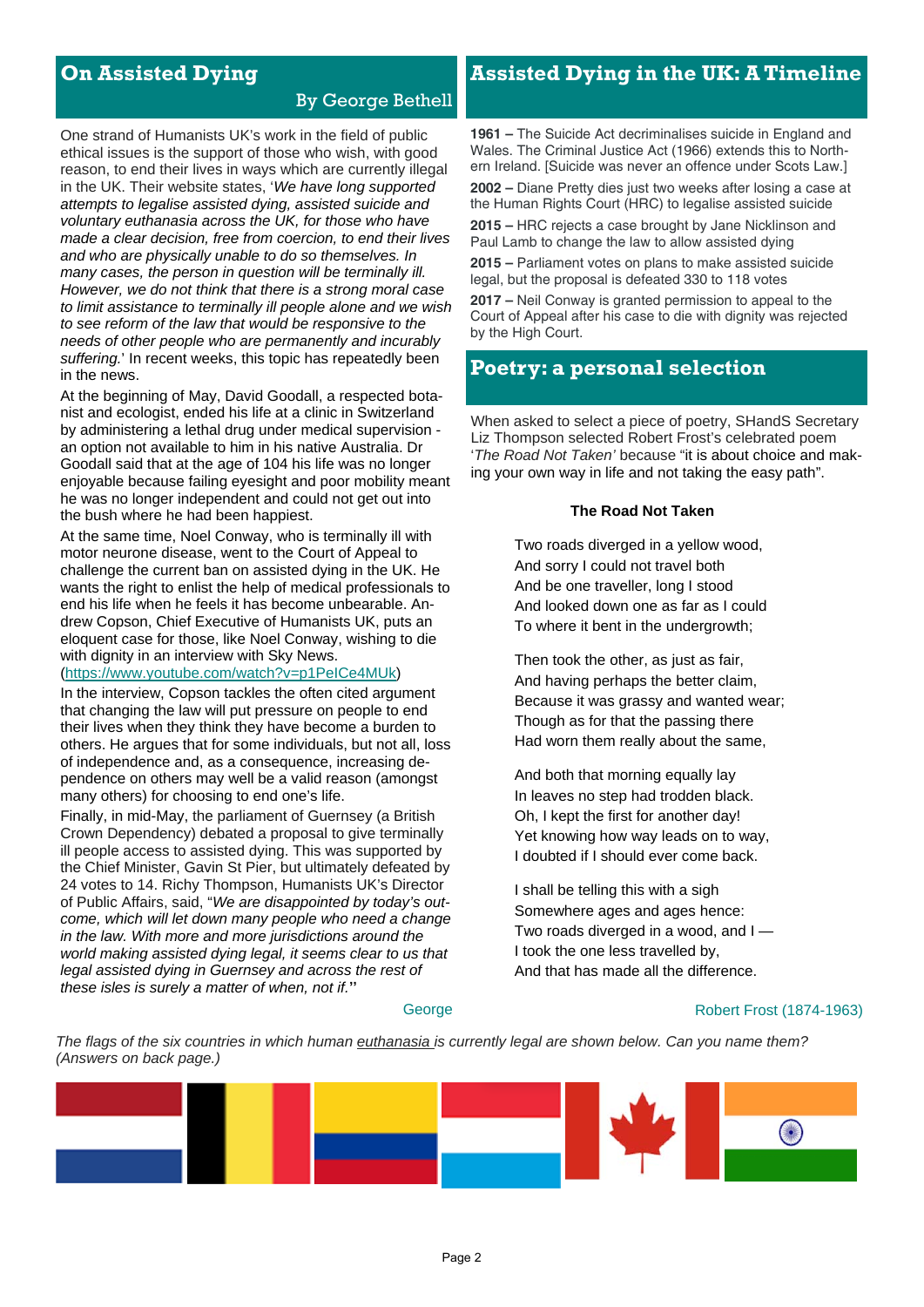#### Dear SHandS

I've read the Spring edition of the newsletter but, unsurprisingly, apart from one brief Facebook quote, the contents are entirely homo-centric.

Since sentient life evolved on the planet suffering has been incalculable but, with the arrival of *Homo sapiens* it has been given an additional dimension. Hunter-gatherer man, leading a precarious hand-to-mouth existence, could hardly be expected to have shown concern for other animals but, modern mankind, influenced no doubt by its genetical inheritance, continues to use the planet and all life on it for its own utility, with disastrous consequences, not least for animals.

Sapiens behaves with unimaginable violence towards its own kind, but this is dwarfed by the scale and ferocity of violence, mostly legal, meted out to animals. This truly is seen as the biggest 'elephant in the room' by those who have freed their minds from cultural prejudices in the treatment of animals. In this respect, I fail to make any distinction between humanists and the religious groups they criticise. There are animal rights groups within some of them and Quaker Concern for Animals is uncompromising in its literature. Is there a similar group within Humanists? Every day is a holocaust for animals so, it is in poor taste for George Bethell to find humour in Dr. Fleischman's name. She is trying to reduce suffering in the face of callous indifference and hostility.

#### Humanists UK has produced a paper giving a humanist perspective on animal welfare. This begins with the statement, *'There is no universally agreed humanist perspective on animal welfare. Humanists try to use reason, evidence, empathy, and respect for others when thinking about ethical questions. They do not have a strict creed or any unquestionable rules to follow, or any compulsory customs or food taboos that might influence their attitude to the treatment of animals. Reason and experience can lead humanists to different conclusions when addressing questions on animal welfare. They have to think for themselves, and decide whether, and how far, to extend their concern for*

Barrie Sheldon

*the welfare of human beings to other animals*'. The paper is available at https://humanism.org.uk/campaigns/publicethical-issues/animal-welfare/

Information on Quaker Concern for Animals is available at http://quaker-animals.co.uk/ Ed.

## **Did you know...**

The chimpanzees and bonobos mentioned by Richard and John (see opposite), along with gorillas and orangutans have 48 chromosomes (24 pairs) whilst we members of the genus *Homo* have just 46 chromosomes (23 pairs). This looks like a major problem for those who argue that we have a common ancestor. However, sequencing of the genomes of humans and chimpanzees shows that our chromosome #2 was formed by the end-to-end fusion of two chromosomes that remain separate in our great ape cousins. Problem solved!

For a nice presentation of this see Ken Miller on Youtube at https://www.youtube.com/watch?v=dK3O6KYPmEw

#### Dear Editor

In the Spring Newsletter, John Mellis's report on *'Article 1 of the Universal Declaration of Human Rights: A Humanist View'* appears to support the 'Killer Ape' theory of Humankind, but this view is now rejected by most scientists. John states, "Some Humanists believe that humans are intrinsically good... I don't think so", but I doubt Humanists would agree with the neo-religious view that we're all sinners! As for comparing us with chimpanzees and bonobos, according to Psychology Today\* : 'We know that common chimpanzees can be highly aggressive, but their sister species, the bonobos, rarely are; and *both are equally related to humans'*. (Emphasis added.)

John then claims, "history shows we are intrinsically a warlike, aggressive... species" but the Psychology Today post states: 'In the human fossil and archaeological record there is no good evidence of intense aggression and warfare until very recently, and it is associated with the advent of permanent settlements, agriculture, and social stratification. Increased social inequality and more complex political and economic systems seem to correlate with more types of aggression and violence in human societies'

The existence of the 'Golden Rule' in most religions and societies and the 'Universal Declaration of Human Rights' clearly demonstrate that most humans desire peace. Finally, The Seville Statement on Violence adopted by UNESCO in 1989 was designed to refute "the notion that organized human violence is biologically determined.

Richard Layton

\*Fuentes, A. (2012). *Bad to the Bone: Are Humans Naturally Aggressive?* available at http://psychologytoday.com/

Richard has commented on my address to the local UN Association meeting on Article 1 of the UN Declaration of Human Rights where I said *"Many humanists believe that humans are intrinsically good - capable of reasoning their way to morally good behaviour or using our conscience to guide us instinctively. I don't think so - I am afraid that we are intrinsically a warlike, aggressive and tribal species more like our distant cousins the chimpanzees than our other, gentler distant cousins the orang-utans and bonobos".* I went on to say that therefore *"the final words of Article 1 are crucial - 'to act towards one another in a spirit of brotherhood'. This is essentially the so-called Golden Rule ...".* 

Richard's reference to the 'Killer Ape Theory' of human evolution (which, I admit, I'd never heard of) is interesting but no part of my opinion. I merely observe the modern history of human conflict and the fact that the animals directly responsible for most human deaths are... Humans. Currently around 0.5 million deaths annually are due to warfare, genocide, terrorism and homicides - a number second only to deaths from mosquito-borne diseases\*. The extent to which our tendency to aggression is intrinsic or newly-found is debatable - but its outcomes are clear.

\* See https://www.worldatlas.com/articles/the-animals-thatkill-most-humans.html

John Mellis

We welcome letters from readers. Letters should be sent to shands.editor@gmail.com. Please note that letters may be edited for length and clarity.